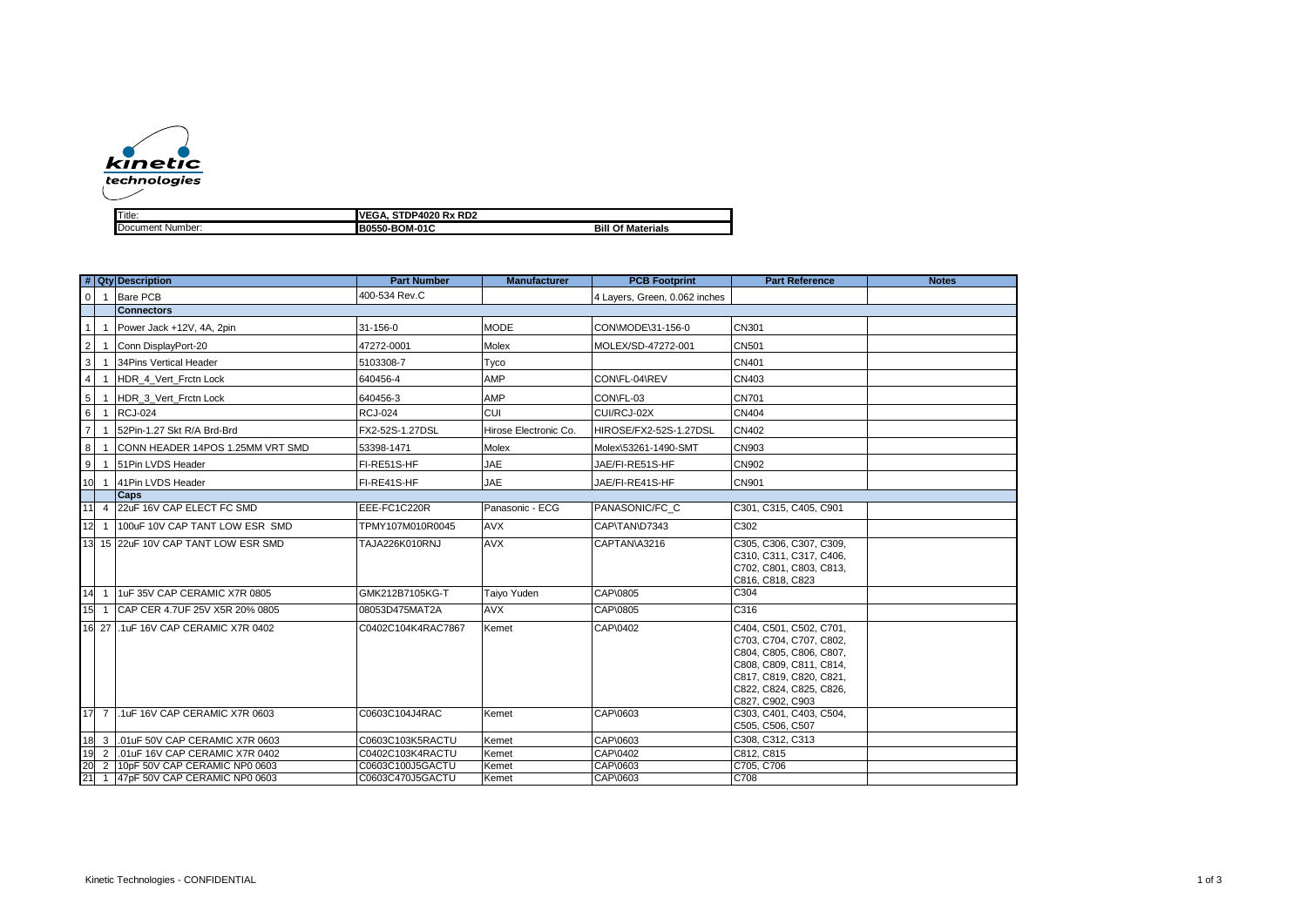|    |                | # Qty Description                    | <b>Part Number</b> | <b>Manufacturer</b>      | <b>PCB Footprint</b> | <b>Part Reference</b>                              | <b>Notes</b> |
|----|----------------|--------------------------------------|--------------------|--------------------------|----------------------|----------------------------------------------------|--------------|
|    |                | <b>Diodes</b>                        |                    |                          |                      |                                                    |              |
| 22 |                | 1 High junction temperature transil  | SMM4F18A-TR        | STMicroelectronics,      | <b>SMA</b>           | DZ301                                              |              |
| 23 |                | 2 Fast Rect 50V/2A                   | ES2AA-13-F         | Diodes Inc               | <b>SMA</b>           | DZ302, DZ303                                       |              |
| 24 | $\mathbf{1}$   | LED Red 0603 SMT                     | <b>BR1111C-TR</b>  | <b>Stanley Electric</b>  | LED\0603             | D301                                               |              |
|    |                |                                      |                    |                          |                      | ESD501, ESD503, ESD504,                            |              |
| 25 |                | 4 ESD protection diodes              | HDMIULC6-4SC6      | STMicroelectronics,      |                      | <b>ESD505</b>                                      |              |
|    |                | <b>Ferrites, Fuses</b>               |                    |                          |                      |                                                    |              |
| 26 |                | 1 Fuse 5.0A 32V FAST                 | 0466005.NR         | Littelfuse               | LITTLEFUSE\1206      | F301                                               |              |
| 27 |                | 1 Fuse 3.0A 32V FAST                 | 0466003.NR         | Littelfuse               | LITTLEFUSE\1206      | F901                                               |              |
| 28 |                | 5 4.5A 31 ohms@100MHz                | HI0805Q310R-10     | Steward                  | FERRITEBEAD\0805     | FB301, FB302, FB801,                               |              |
|    |                |                                      |                    |                          |                      | FB802, FB803                                       |              |
|    |                | <b>Headers</b>                       |                    |                          |                      |                                                    |              |
| 29 |                | 4 1x1 Loop Header 0.1"               | 151-203-RC         | <b>KOBICONN</b>          | KOBICONN/151-203-RC  | GND301, GND302, GND303,<br><b>GND304</b>           |              |
| 30 |                | 2 3 pins Header, THRU Holes          | PRPN031PAEN        | Sullins                  | HD3X1/2MM            | JP901, JP902                                       |              |
|    |                | <b>Inductors</b>                     |                    |                          |                      |                                                    |              |
| 31 |                | 2 3.3 uH 20%                         | P0751.332NLT       | Pulse                    | BITECH/HM76-30150JLF | L301, L302                                         |              |
|    |                | <b>Transistors</b>                   |                    |                          |                      |                                                    |              |
| 32 |                | 1 10K Biased NPN SOT-523             | DDTC114TUA         | Diodes Inc               | <b>SOT-323/BEC</b>   | Q401                                               |              |
| 33 |                | 3 TRANS SS GP NPN 40V SOT23          | MMBT3904LT1        | <b>ON Semiconductor</b>  | ONSEMI\SOT23         | Q902, Q903, Q904                                   |              |
| 34 | $\mathbf{1}$   | TRANS GP PNP 20V SOT23               | PBSS5120T,215      | <b>NXP Semiconductor</b> |                      | Q901                                               |              |
|    |                | <b>Resistors</b>                     |                    |                          |                      |                                                    |              |
| 35 | $\overline{2}$ | 105K OHM RES 1/10W 1% 0603 SMD       | ERJ-3EKF1053V      | Panasonic - ECG          | <b>RES\0603</b>      | R301, R312                                         |              |
| 36 |                | 2 20.0K OHM RES 1/10W 1% 0603 SMD    | ERJ-3EKF2002V      | Panasonic - ECG          | <b>RES\0603</b>      | R303, R313                                         |              |
| 37 | 3              | 100K OHM RES 1/10W 1% 0603 SMD       | ERJ-3EKF1003V      | Panasonic - ECG          | RES\0603             | R304, R308, R530                                   |              |
| 38 | $\overline{4}$ | 1.00M OHM RES 1/10W 1% 0603 SMD      | ERJ-3EKF1004V      | Panasonic - ECG          | RES\0603             | R501, R515, R516, R517                             |              |
| 39 | 15             | 10.0K OHM RES 1/10W 1% 0603 SMD      | ERJ-3EKF1002V      | Panasonic - ECG          | RES\0603             | R307, R311, R401, R503,                            |              |
|    |                |                                      |                    |                          |                      | R702, R703, R706, R906,                            |              |
|    |                |                                      |                    |                          |                      | R902, R907, R908, R912,                            |              |
|    |                |                                      |                    |                          |                      | R913, R922, R932                                   |              |
|    |                | 40 10 0 OHM RES 1/10W 5% 0603 SMD    | ERJ-3GEY0R00V      | Panasonic - ECG          | <b>RES\0603</b>      | R310, R412, R413, R414,                            |              |
|    |                |                                      |                    |                          |                      | R421, R422, R707, R713,<br>R714, R928              |              |
| 41 |                | 1 180 OHM RES 1/10W 1% 0603 SMD      | MCR03EZPFX1800     | Rohm                     | RES\0603             | R415                                               |              |
| 42 |                | 1 75.0 OHM RES 1/10W 1% 0603 SMD     | MCR03EZPFX75R0     | Rohm                     | <b>RES\0603</b>      | R416                                               |              |
| 43 |                | 1 240 OHM RES 1/10W 1% 0603 SMD      | MCR03EZPFX2400     | Rohm                     | RES\0603             | R701                                               |              |
| 44 |                | 16 4.70K OHM RES 1/10W 1% 0603 SMD   | MCR03EZPFX4701     | Rohm                     | <b>RES\0603</b>      | R411, R601, R602, R604,                            |              |
|    |                |                                      |                    |                          |                      | R607, R608, R611, R613,<br>R615, R641, R643, R705, |              |
|    |                |                                      |                    |                          |                      | R710, R711, R715, R716                             |              |
| 45 |                | 3 2.20K OHM RES 1/10W 1% 0603 SMD    | MCR03EZPFX2201     | Rohm                     | <b>RES\0603</b>      | R925, R909, R910                                   |              |
|    |                |                                      |                    |                          |                      |                                                    |              |
| 46 |                | 1 2.70K OHM RES 1/10W 1% 0603 SMD    | MCR03EZPFX2701     | Rohm                     | <b>RES\0603</b>      | R402                                               |              |
| 47 |                | 1 470 OHM RES 1/10W 1% 0603 SMD      | 9C06031A4700FKHFT  | Yageo                    | <b>RES\0603</b>      | R919                                               |              |
| 48 |                | 1 RES 0.0 OHM 1/16W 5% 0402 SMD      | CRCW04020000Z0ED   | Vishay/Dale              | <b>RES\0402</b>      | R320                                               |              |
| 49 | $\overline{1}$ | RES 17.4K OHM 1/10W 1% 0603 SMD      | ERJ-3EKF1742V      | Panasonic - ECG          |                      | R306                                               |              |
| 50 |                | 1 RES 14.0K OHM 1/10W 1% 0603 SMD    | ERJ-3EKF1402V      | Panasonic - ECG          |                      | R309                                               |              |
| 51 |                | 2 RES 330 OHM 1/10W 1% 0603 SMD      | MCR03EZPFX3300     | Rohm                     |                      | R302, R923                                         |              |
|    |                | 52 11 RES 10.0 OHM 1/16W 1% 0402 SMD | ERJ-2RKF10R0X      | Panasonic - ECG          | <b>RES\0402</b>      | R504, R505, R506, R507,                            |              |
|    |                |                                      |                    |                          |                      | R508, R509, R510, R511,                            |              |
|    |                |                                      |                    |                          |                      | R512, R513, R514                                   |              |